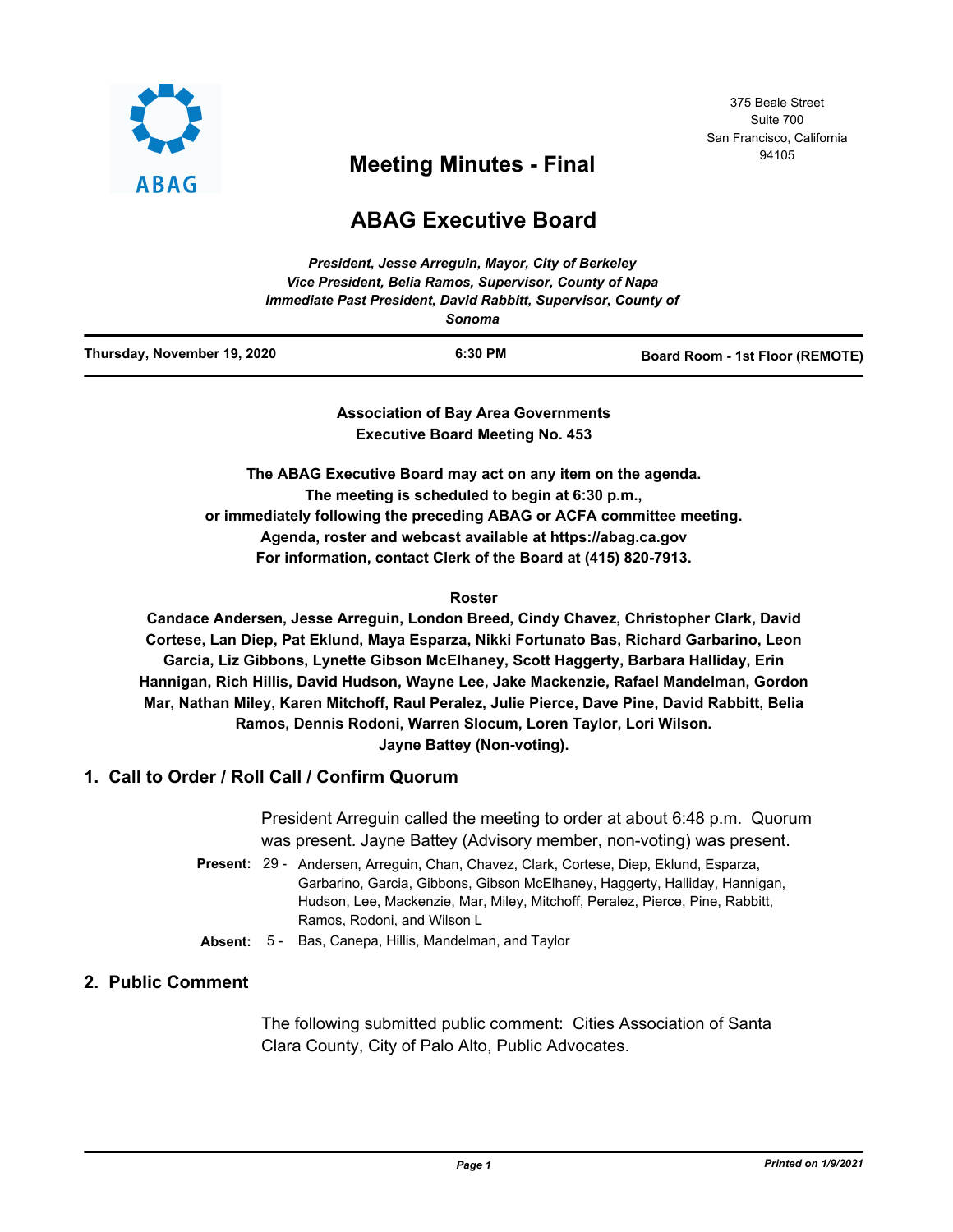## **3. Executive Board Announcements**

The following made announcements: Wayne Lee, Rich Garbarino, Jake Mackenzie, Jayne Battey.

## **4. President's Report**

**4.a.** [20-1533](http://mtc.legistar.com/gateway.aspx?m=l&id=/matter.aspx?key=21398) President's Report of November 19, 2020

President Arreguin gave the report.

## **5. Executive Director's Report**

**5.a.** [20-1534](http://mtc.legistar.com/gateway.aspx?m=l&id=/matter.aspx?key=21399) Executive Director's Report of November 19, 2020

Therese W. McMillan gave the report.

## **6. Executive Board Consent Calendar**

#### **Upon the motion by Eklund and second by Hudson, the Consent Calendar was approved. The motion passed unanimously by the following vote:**

- Aye: 28 Andersen, Arreguin, Chan, Chavez, Clark, Cortese, Eklund, Esparza, Garbarino, Garcia, Gibbons, Gibson McElhaney, Haggerty, Halliday, Hannigan, Hudson, Lee, Mackenzie, Mar, Miley, Mitchoff, Peralez, Pierce, Pine, Rabbitt, Ramos, Rodoni, and Wilson L
- **Absent:** 6 Bas, Canepa, Diep, Hillis, Mandelman, and Taylor
- **6.a.** [20-1535](http://mtc.legistar.com/gateway.aspx?m=l&id=/matter.aspx?key=21400) Approval of ABAG Executive Board Minutes of October 15, 2020
- **6.b.** [20-1572](http://mtc.legistar.com/gateway.aspx?m=l&id=/matter.aspx?key=21437) Approval of ABAG Meeting Schedule for 2021
- **6.c.** [20-1573](http://mtc.legistar.com/gateway.aspx?m=l&id=/matter.aspx?key=21438) Authorization to amend a Bay Area Regional Energy Network (BayREN) funding agreement with Pacific Gas and Electric Company in an amount not to exceed \$956,030 for services for BayREN implementation through December 31, 2022
- **6.d.** [20-1574](http://mtc.legistar.com/gateway.aspx?m=l&id=/matter.aspx?key=21439) Authorization to amend a Bay Area Regional Energy Network (BayREN) contract with the City and County of San Francisco in an amount not to exceed \$320,390 for services for BayREN implementation through December 31, 2022
- **6.e.** [20-1575](http://mtc.legistar.com/gateway.aspx?m=l&id=/matter.aspx?key=21440) Authorization to amend a Bay Area Regional Energy Network (BayREN) contract with the Regional Climate Protection Authority in an amount not to exceed \$248,870 for services for BayREN implementation through December 31, 2022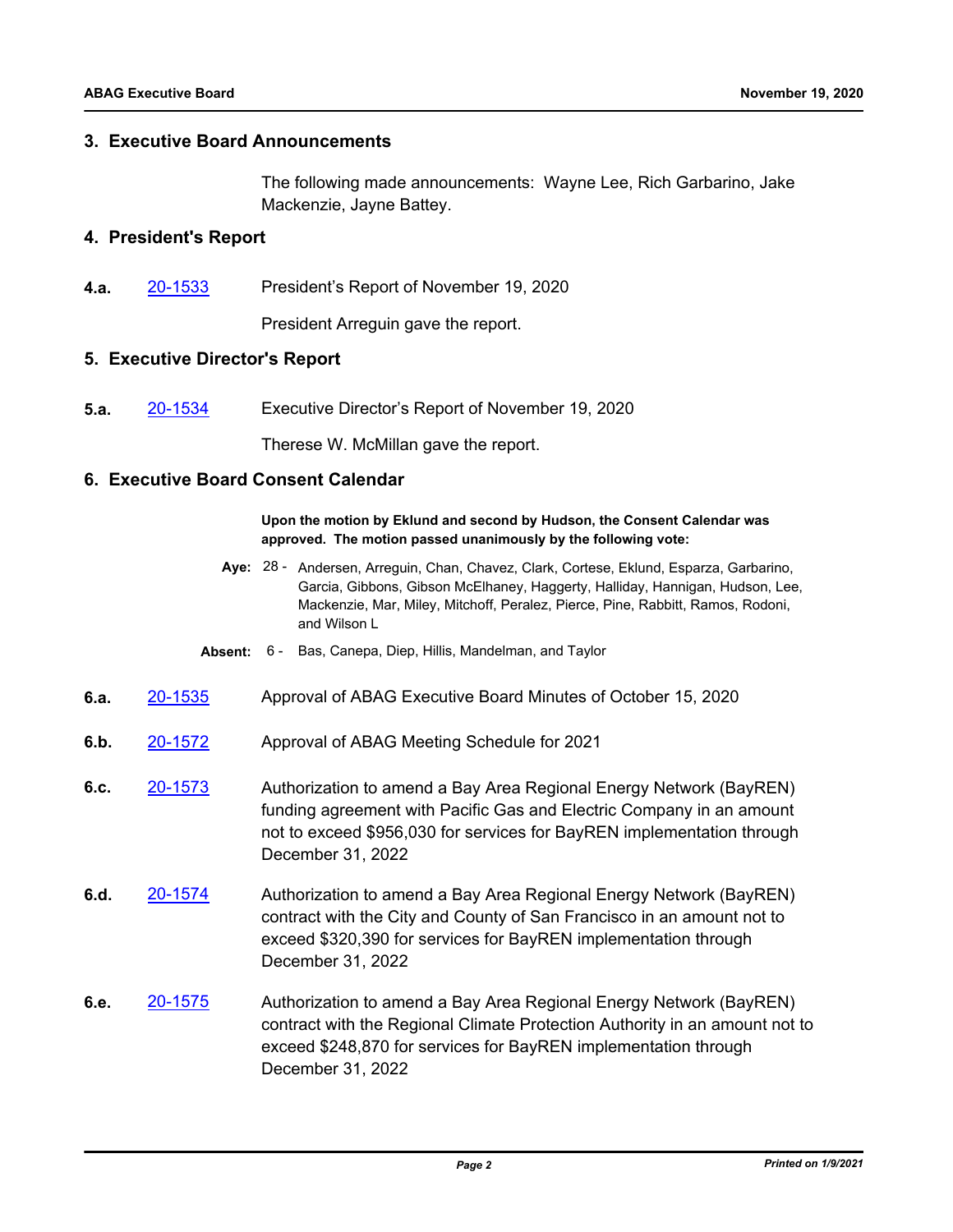## **7. ABAG Administrative Committee**

**7.a.** [20-1536](http://mtc.legistar.com/gateway.aspx?m=l&id=/matter.aspx?key=21401) Report on ABAG Administrative Committee Meetings of October 9, 2020 and November 6, 2020

President Arreguin gave the report.

## **8. Joint MTC ABAG Legislation Committee**

**8.a.** [20-1537](http://mtc.legistar.com/gateway.aspx?m=l&id=/matter.aspx?key=21402) Report on Joint MTC ABAG Legislation Committee Meetings of October 9, 2020 and November 6, 2020

Julie Pierce gave the report.

## **9. ABAG Finance Committee**

**9.a.** [20-1538](http://mtc.legistar.com/gateway.aspx?m=l&id=/matter.aspx?key=21403) Report on ABAG Finance Committee Meeting of November 19, 2020

Karen Mitchoff gave the report.

**9.b.** [20-1571](http://mtc.legistar.com/gateway.aspx?m=l&id=/matter.aspx?key=21436) Report on the Association of Bay Area Governments (ABAG) Fiscal Year (FY) 2019-20 Financial Statements and Accompanying Reports

> Brian Mayhew and Kathy Lai, Lead Engagement Partner, Crowe LLP, gave the report.

**Upon the motion by Mitchoff and second by Lee, the report on ABAG financial statements and accompanying reports for Fiscal Year 2019-20 and the reappointment of Crowe LLP for the Fiscal Year 2020-21 annual external audit were approved. The motion passed unanimously by the following vote:**

- Aye: 26 Andersen, Arreguin, Chan, Chavez, Clark, Cortese, Eklund, Esparza, Garcia, Gibbons, Gibson McElhaney, Haggerty, Halliday, Hannigan, Hudson, Lee, Mar, Miley, Mitchoff, Peralez, Pierce, Pine, Rabbitt, Ramos, Rodoni, and Wilson L
- **Absent:** 8 Bas, Canepa, Diep, Garbarino, Hillis, Mackenzie, Mandelman, and Taylor
- **9.c.** [20-1585](http://mtc.legistar.com/gateway.aspx?m=l&id=/matter.aspx?key=21450) Presentation on the Metropolitan Transportation Commission (MTC) Small Business Enterprise (SBE) Program

Edward Phillips gave the report.

**Upon the motion by Mitchoff and second by Pierce, the direction to staff to develop the necessary documents and resolution for an ABAG Small Business Enterprise Program was approved. The motion passed unanimously by the following vote:**

- Aye: 27 Andersen, Arreguin, Chan, Chavez, Clark, Cortese, Diep, Eklund, Esparza, Garcia, Gibbons, Gibson McElhaney, Haggerty, Halliday, Hannigan, Hudson, Lee, Mar, Miley, Mitchoff, Peralez, Pierce, Pine, Rabbitt, Ramos, Rodoni, and Wilson L
- **Absent:** 7 Bas, Canepa, Garbarino, Hillis, Mackenzie, Mandelman, and Taylor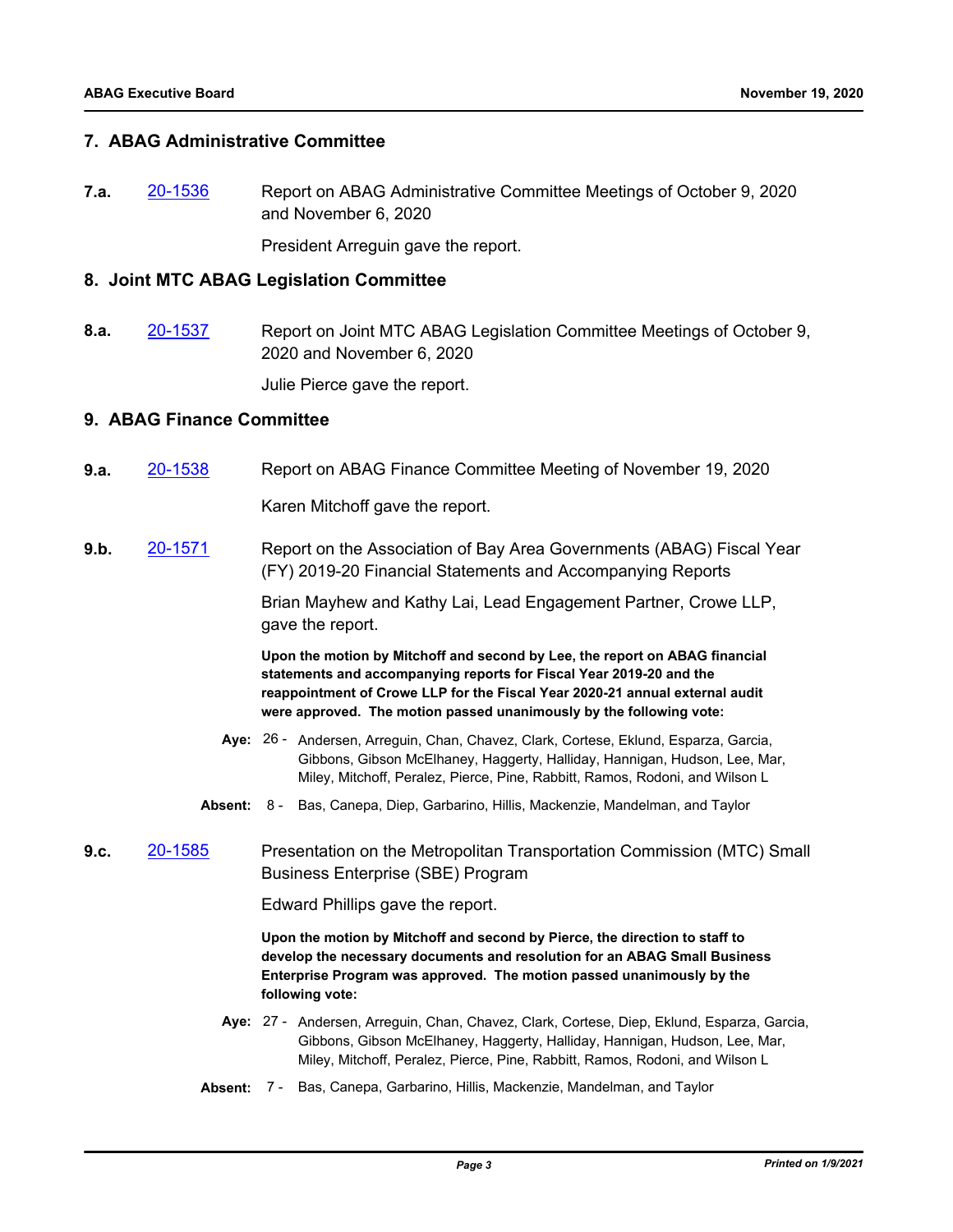## **10. ABAG Regional Planning Committee**

**10.a.** [20-1540](http://mtc.legistar.com/gateway.aspx?m=l&id=/matter.aspx?key=21405) Report on ABAG Regional Planning Committee Meetings of October 1, 2020 and November 12, 2020

Karen Mitchoff gave the report.

## **11. ABAG Housing Committee**

**11.a.** [20-1541](http://mtc.legistar.com/gateway.aspx?m=l&id=/matter.aspx?key=21406) Report on ABAG Housing Committee Meetings of October 15, 2020 and November 13, 2020

Lori Wilson gave the report.

**11.b.** [20-1581](http://mtc.legistar.com/gateway.aspx?m=l&id=/matter.aspx?key=21446) Approval of Regional Housing Technical Assistance Program Design and Framework

Daniel Saver and Heather Peters gave the report.

#### **Upon the motion by Wilson and second by Halliday the Regional Housing Technical Assistance Program Design and Framework was approved. The motion passed unanimously by the following vote:**

- Aye: 28 Andersen, Arreguin, Chan, Chavez, Clark, Cortese, Diep, Eklund, Esparza, Garcia, Gibbons, Gibson McElhaney, Haggerty, Halliday, Hannigan, Hudson, Lee, Mackenzie, Mar, Miley, Mitchoff, Peralez, Pierce, Pine, Rabbitt, Ramos, Rodoni, and Wilson L
- **Absent:** 6 Bas, Canepa, Garbarino, Hillis, Mandelman, and Taylor
- **11.c.** [20-1587](http://mtc.legistar.com/gateway.aspx?m=l&id=/matter.aspx?key=21452) Adoption of Resolution No. 20-2020 Authorization to Request Balance of Regional Early Action Planning Grants

Daniel Saver and Heather Peters gave the report.

**Upon the motion by Wilson and second by Lee, Resolution No. 20-2020 was adopted. The motion passed unanimously by the following vote:**

- Aye: 28 Andersen, Arreguin, Chan, Chavez, Clark, Cortese, Diep, Eklund, Esparza, Garcia, Gibbons, Gibson McElhaney, Haggerty, Halliday, Hannigan, Hudson, Lee, Mackenzie, Mar, Miley, Mitchoff, Peralez, Pierce, Pine, Rabbitt, Ramos, Rodoni, and Wilson L
- **Absent:** 6 Bas, Canepa, Garbarino, Hillis, Mandelman, and Taylor

## **12. Local Government Service**

**12.a.** [20-1614](http://mtc.legistar.com/gateway.aspx?m=l&id=/matter.aspx?key=21479) Presentation on Bay Area Energy Atlas

Jenny Berg and Hannah Gustafson, UCLA, gave the report.